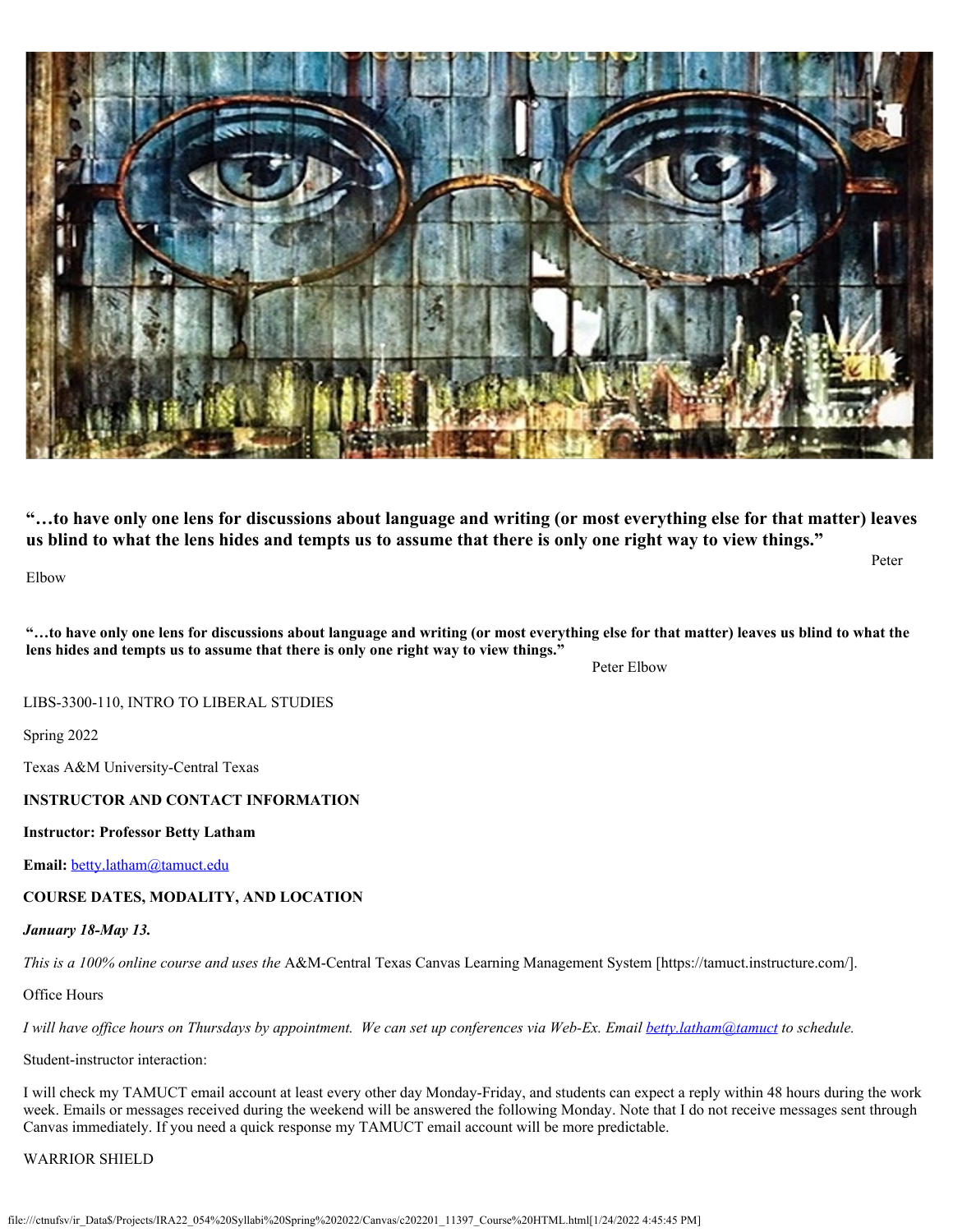### **Emergency Warning System for Texas A&M University-Central Texas**

Warrior Shield is an emergency notification service that gives Texas A&M University-Central Texas the ability to communicate health and safety emergency information quickly via email, text message, and social media. All students are automatically enrolled in Warrior Shield through their myCT email account.

Connect to Warrior Shield by 911Cellular [\(Links to an external site.\)](https://portal.publicsafetycloud.net/Texas-AM-Central/alert-management) [https://portal.publicsafetycloud.net/Account/Login] to change where you receive your alerts or to opt out. By staying enrolled in Warrior Shield, university officials can quickly pass on safety-related information, regardless of your location.

*This is a Writing Instructive (WI) course, so writing will be an integral part of my instruction and our interactions. Writing will also be a fundamental way that I measure student mastery of course content. WI means that you will have several opportunities to work on improving your writing skills.*

#### **COURSE INFORMATION**

Course Overview and description: *Students are introduced to the major issues in interdisciplinary studies. Students research how their academic concentrations emerged as distinct disciplines. Students will produce a research paper and presentation of their findings.*

Course Objective and Student Learning Outcomes:

Students who successfully complete this course will be able to:

- 1. Identify the ways aspects of society are inherently interdisciplinary.
- 2. Recognize key concepts used by interdisciplinarians.
- 3. Evaluate common assumptions held by various members of the academy/university.
- 4. Integrate the Broad Model Approach, as presented in the course text, into an interdisciplinary project.
- 5. Support an interdisciplinary project proposal using appropriately selected scholarly sources.

### **Required Reading and Textbook(s)**: *Intro to Interdisciplinary Studies*

Edition: 3rd ISBN: 9781506346892By: Repko et al.

### COURSE REQUIREMENTS

This course has six gradable components:

### Discussions

There will be 6 Discussion posts worth 7 points. Discussions will be graded more on the level of engagement with the material than on formal aspects of academic writing, but they should be written clearly and with the audience (your professor and classmates) in mind.

### Writing Assignments

There will be 14 Writing Assignments. These assignments will be valued at 10, 15, or 20 points.

Reader Responses will ask students to engage, negotiate, and apply the text material to demonstrate an understanding of interdisciplinarity. Instructions for additional Writing Assignments will be given as needed.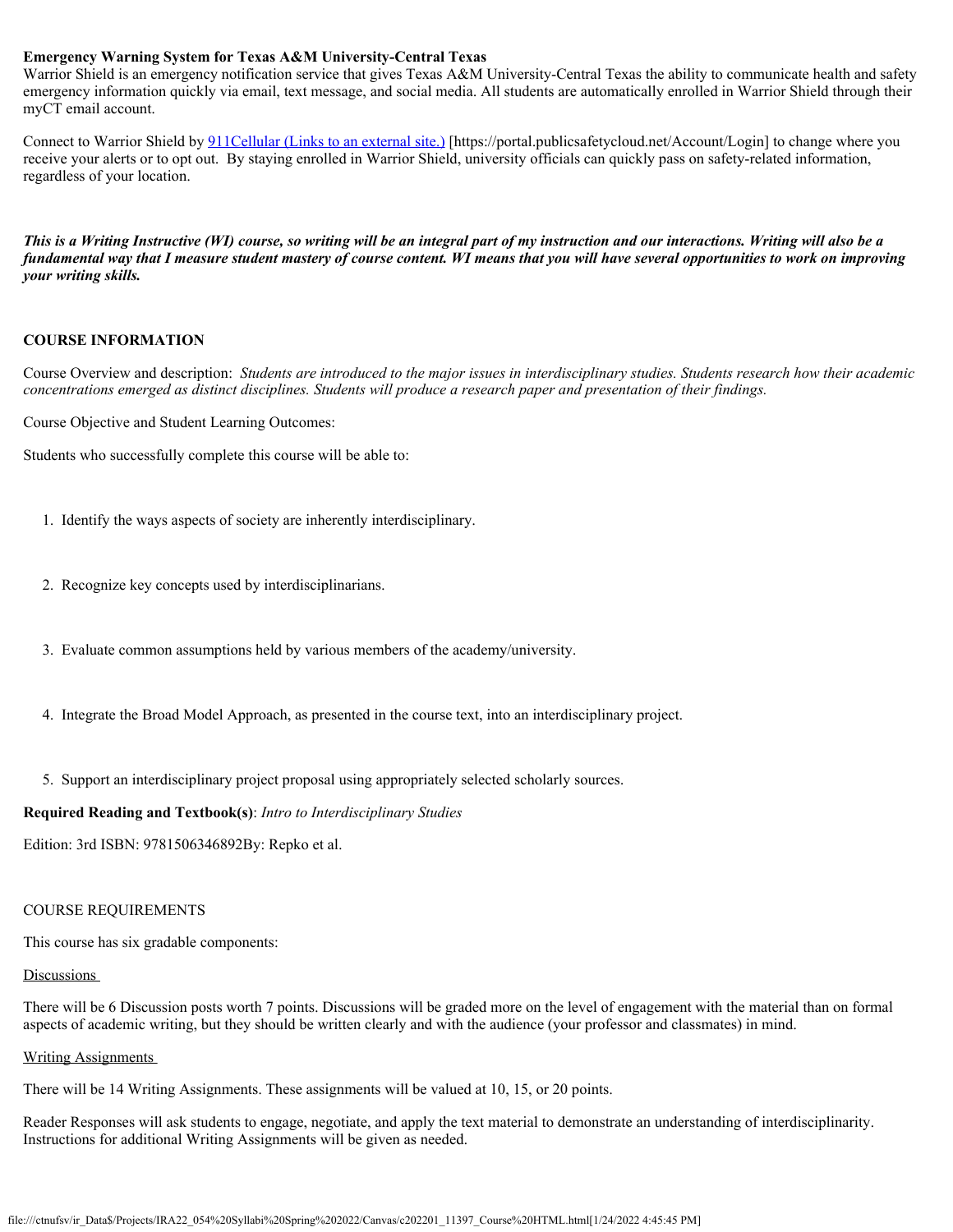All of these assignments will be graded more on the level of engagement with the material than on formal aspects of academic writing, but they should be written clearly and with the audience (your professor and classmates) in mind.

#### Poster Assignment (40 points):

This assignment will ask students to demonstrate how a particular issue/problem can be addressed using an interdisciplinary approach. Students will create a digital poster that introduces their selected issue, explains why an interdisciplinary approach is necessary, and proposes relevant disciplines.

#### Annotated Bibliography (60 points):

The annotated bibliography will demonstrate the importance of disciplinary or naturally interdisciplinary perspectives to an interdisciplinary project.

Students will correctly annotate six articles (either peer reviewed or approved by the instructor) relevant to their final project.

The annotated bibliography will be graded on adherence to MLA or APA style format and the quality of the summary.

#### Final Project (100 points):

# **The final project will demonstrate understanding of the interdisciplinary process using the Broad Model Approach presented in the text and will integrate Repko et al.'s 6 steps to further an understanding of your research question.**

Ultimately, how you complete the assignment will be up to you.

If you loved the midterm assignment, you may create a series of Digital Slides which contains the information.

Or you may write a more conventional paper using headings and paragraphs.

#### *Detailed Assignment Prompts will be available as the assignments are announced.*

#### Non-gradable Component

Each student has a unique perspective built by their own experiences and learning, and each student's participation in the classroom is key to creating a learning community. Additionally, participation in class discussions builds confidence and prepares students to use their voice and experience for the benefit of any community they inhabit. I realize this will look different in an online course. Your participation will be evident in the online discussions.

### **Grading Criteria Rubric and Conversion**

Each assignment will be weighed as follows:

| Discussions 6 $@$ 7 points each     |        | 42              |
|-------------------------------------|--------|-----------------|
| Writing Assignments 10 $@10$ points |        | 100             |
|                                     | 3(a)15 | 45              |
|                                     | 1@20   | 20              |
| Poster Assignment                   |        | 40              |
| <b>Annotated Bibliography</b>       |        | 60              |
| <b>Final Project</b>                |        | 100             |
| Semester Participation Points.      |        |                 |
| TOTAL                               |        | 387 points=100% |

Final grades will be computed according to the following scale:

 $A= 90%$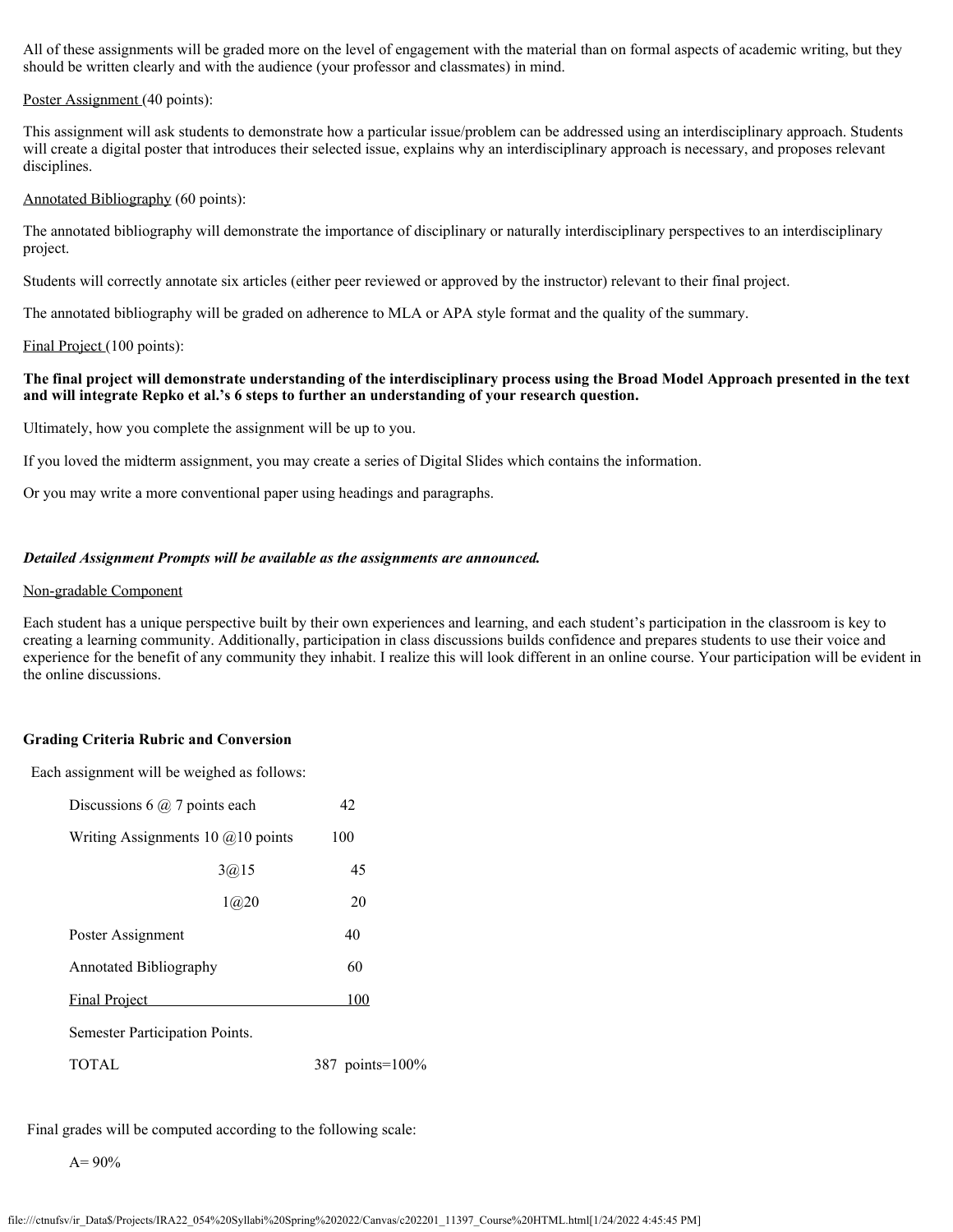B= 80%  $C= 70%$  $D= 60%$ 

 $F= 59\%$  or less

Students will earn the letter grade their percentage designates. 89%, for instance, is a B. Please take every assignment seriously to avoid the frustration of just missing a grade.

# **Late Work**

Students should understand that due dates for assignments are purposeful and not arbitrary. They allow students to work through the course at a pace that allows time for each assignment. As such, I expect assignments to be submitted by the due date.

# **Late submissions will not be evaluated for a grade**.

# **Posting of Grades**

- *All assignments will be submitted via CANVAS.*
- *Assignments will generally be graded and posted on CANVAS within a week.*

# COURSE OUTLINE AND CALENDAR

*Please note that the Course Calendar is subject to change.*

*Any changes will be announced in class and noted in CANVAS.*

*You will notice that the course is divided into 8 Modules plus the Orientation. Each module is designed to be completed within a 2 week period. Any part of each Module not completed within the designated time frame will not be considered for a grade unless previous arrangements have been made with me*

# COURSE OUTLINE AND CALENDAR

*Please note that the Course Calendar is subject to change.*

*Any changes will be announced in class and noted in CANVAS.*

*You will notice that the course is divided into 8 Modules plus the Orientation. Each module is designed to be completed within a 2 week period. Any part of each Module not completed within the designated time frame will not be considered for a grade unless previous arrangements have been made with me*

# **Orientation Module**

- Welcome
- Netiquette Statement
- Personal Introduction Discussion 7 pts

### **Module 1: January 18-January 30**

- Intro to Module 1: The Danger of a Single Story
- Is it Worth it? Discussion 7 pts
- "Body Ritual Among the Nacirema" Discussion 7 pts
- "The Danger of a Single Story" Discussion 7 pts

# **Module 2: January 31-February 13**

- Intro to Module 2:Single Story/World Application
- WA Single Story Application 10 pts
- UN Sustainability Goals Discussion 7 pts
- Chapters 1 and 2 Reader Response10 pts

# **Module 3: February 14-February 27**

- Intro to Module 3:**Defining and Doing**
- What Does it Mean Anyway? Chapter 3 Reader Response10 pts
- First 3 Steps Discussion 7 pts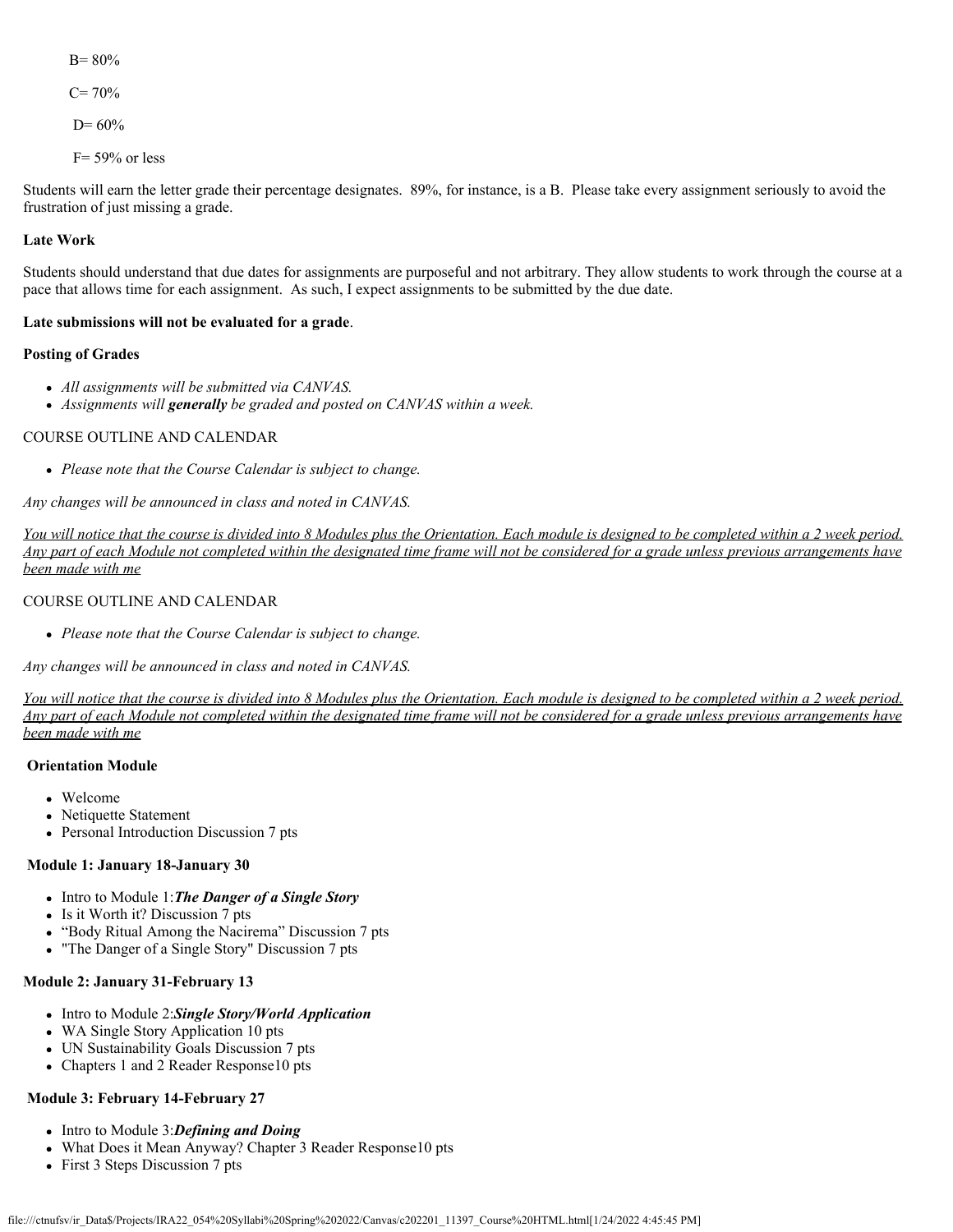- Issue Exploration Writing Assignment 10 pts
- Midterm Assignment Preview

### **Module 4: February 28-March 13**

- Intro to Module 4:*What's Inside*
- Chapter 4 ID Studies "Cognitive Toolkit" Reader Response 10 pts
- Chapter 6: The DNA of ID Studies Reader Response 10 pts
- POSTER ASSIGNMENT 30 Points
- Explanatory Paper for Midterm
- Midterm Assignment Discussion

# **SPRING BREAK March 14-18**

### **Module 5: March 21-April 3**

- Intro to Module 5-*What's Next*
- Peer Review Writing Assignment 15 pts
- Peer Review Post 10 points
- Annotated Bibliography 60points

# **Module 6: April 4-April 17**

- Intro to Module 6: *Getting into Disciplines*
- Academic Disciplines RR Chapter 5 20 pts

Research Question or Thesis Statement Discussion 15 pts

• Reader Response 8 10 pts

# **Module 7: April 18-May 1**

- Intro to Module 7: **Almost There!**
- Issue Research Question and Thesis Statement Discussion Topic 10 pts
- RR9 15 pts
- Final ID Project Assignment 100 pts

# **Module 8: May 2-13**

- **Finally Putting it All Together!**
- Final Thoughts and Participation
- Course End Discussion 10 pts
- RR10 10 pts

### **Other Important University-wide dates can be accessed here:**

*<https://www.tamuct.edu/registrar/academic-calendar.html>* [\(Links to an external site.\)](https://www.tamuct.edu/registrar/academic-calendar.html)

# **TECHNOLOGY REQUIREMENTS AND SUPPORT**

This course will use the A&M-Central Texas Instructure Canvas learning management system.

We strongly recommend the latest versions of Chrome or Firefox browsers. Canvas no longer supports any version of Internet Explorer.

Logon to A&M-Central Texas Canvas [https://tamuct.instructure.com].

Username: Your MyCT username (xx123 or everything before the "@" in your MyCT e-mail address) Password: Your MyCT password

### **Canvas Support**

Use the Canvas Help link, located at the bottom of the left-hand menu, for issues with Canvas. You can select "Chat with Canvas Support," submit a support request through "Report a Problem," or call the Canvas support line: 1-844-757-0953.

For issues related to course content and requirements, contact your instructor.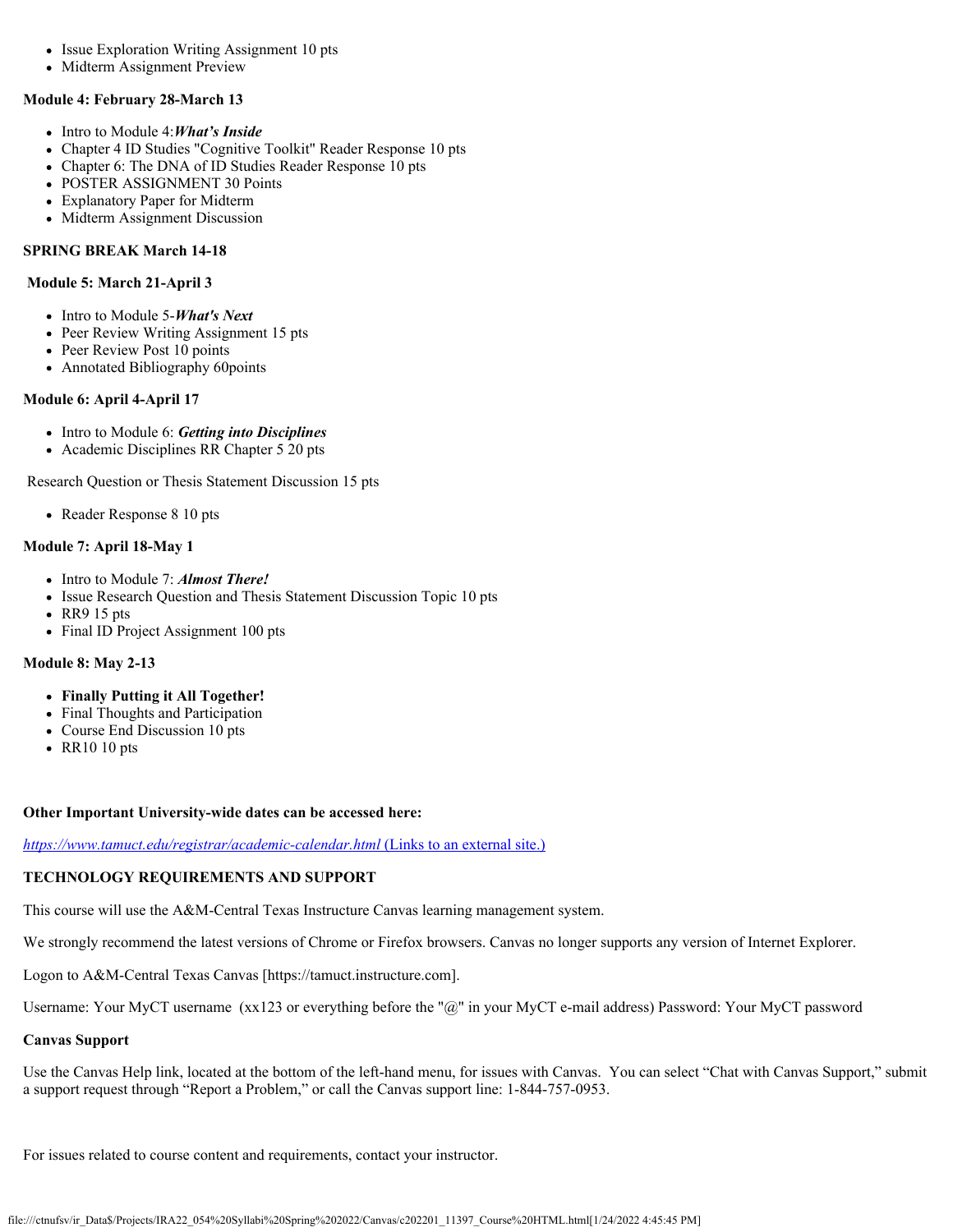### Other Technology Support

For log-in problems, students should contact Help Desk Central.

24 hours a day, 7 days a week:

Email: [helpdesk@tamu.edu](mailto:helpdesk@tamu.edu)

Phone: (254) 519-5466

Web Chat [\(Links to an external site.\)](http://hdc.tamu.edu/): [http://hdc.tamu.edu]

*Please let the support technician know you are an A&M-Central Texas student.*

# **UNIVERSITY RESOURCES, PROCEDURES, AND GUIDELINES**

Drop Policy.

If you discover that you need to drop this class, you must complete a Drop Request Form [\(Links to an external site.\)](https://www.tamuct.edu/registrar/docs/Drop_Request_Form.pdf)

[https://www.tamuct.edu/registrar/docs/Drop\_Request\_Form.pdf].

**Faculty cannot drop students**; this is always the responsibility of the student. The Registrar's Office will provide a deadline on the Academic Calendar for which the form must be completed, signed and returned. Once you return the signed form to the Registrar's Office, you must go into Warrior Web and confirm that you are no longer enrolled. If you still show as enrolled, FOLLOW-UP with the Registrar's Office immediately. You are to attend class until the procedure is complete to avoid penalty for absence. Should you miss the drop deadline or fail to follow the procedure, you will receive an F in the course, which may affect your financial aid and/or VA educational benefits.

# Academic Integrity.

Texas A&M University -Central Texas values the integrity of the academic enterprise and strives for the highest standards of academic conduct. A&M-Central Texas expects its students, faculty, and staff to support the adherence to high standards of personal and scholarly conduct to preserve the honor and integrity of the creative community. Academic integrity is defined as a commitment to honesty, trust, fairness, respect, and responsibility. Any deviation by students from this expectation may result in a failing grade for the assignment and potentially a failing grade for the course. Academic misconduct is any act that improperly affects a true and honest evaluation of a student's academic performance and includes, but is not limited to, cheating on an examination or other academic work, plagiarism and improper citation of sources, using another student's work, collusion, and the abuse of resource materials. All academic misconduct concerns will be reported to the university's Office of Student Conduct. Ignorance of the university's standards and expectations is never an excuse to act with a lack of integrity. When in doubt on collaboration, citation, or any issue, please contact your instructor before taking a course of action.

For more [information regarding the Student Conduct process](https://www.tamuct.edu/student-affairs/student-conduct.html) (Links to an external site.), [https://www.tamuct.edu/student-affairs/studentconduct.html].

If you know of potential honor violations by other students, you may submit a report [\(Links to an external site.\)](https://cm.maxient.com/reportingform.php?TAMUCentralTexas&layout_id=0), [https://cm.maxient.com/reportingform.php?TAMUCentralTexas&layout\_id=0].

### Academic Accommodations.

At Texas A&M University-Central Texas, we value an inclusive learning environment where every student has an equal chance to succeed and has the right to a barrier-free education. The Office of Access and Inclusion is responsible for ensuring that students with a disability receive equal access to the university's programs, services and activities. If you believe you have a disability requiring reasonable accommodations please contact the Office of Access and Inclusion at (254) 501-5831. Any information you provide is private and confidential and will be treated as such.

For more information please visit our Access & Inclusion [\(Links to an external site.\)](https://www.tamuct.edu/student-affairs/access-inclusion.html) web page [https://www.tamuct.edu/student-affairs/accessinclusion.html].

### **Important information for Pregnant and/or Parenting Students.**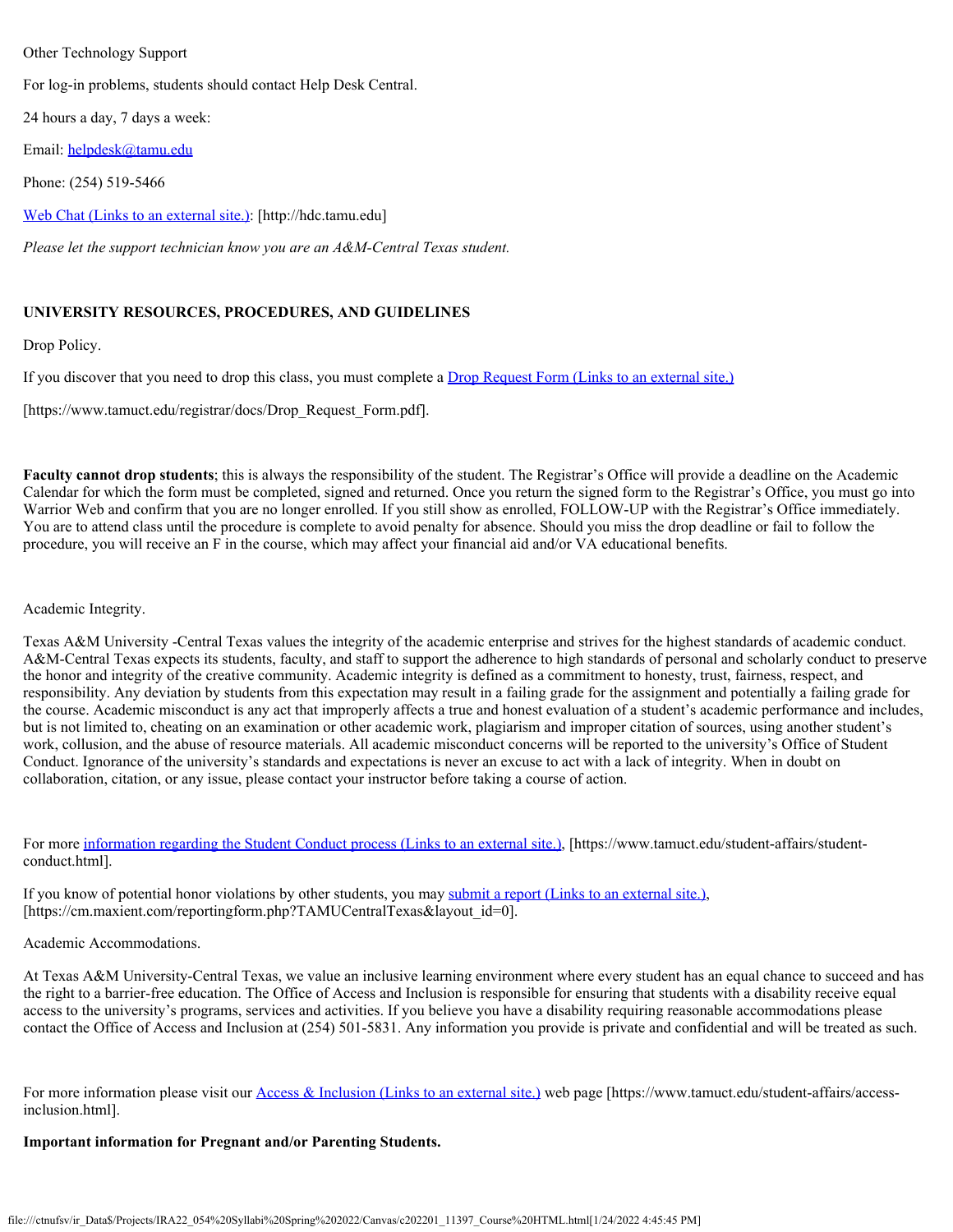Texas A&M University-Central Texas supports students who are pregnant and/or parenting. In accordance with requirements of Title IX and related guidance from US Department of Education's Office of Civil Rights, the Dean of Student Affairs' Office can assist students who are pregnant and/or parenting in seeking accommodations related to pregnancy and/or parenting. Students should seek out assistance as early in the pregnancy as possible. For more information, please visit the **Student Affairs [\(Links to an external site.\)](https://www.tamuct.edu/student-affairs/index.html)** web page [https://www.tamuct.edu/student-affairs/index.html]. Students may also contact the institution's Title IX Coordinator. If you would like to read more about these [requirements and guidelines](http://www2.ed.gov/about/offices/list/ocr/docs/pregnancy.pdf) (Links to an external site.) online, please visit the website [http://www2.ed.gov/about/offices/list/ocr/docs/pregnancy.pdf].

Title IX of the Education Amendments Act of 1972 prohibits discrimination on the basis of sex and gender–including pregnancy, parenting, and all related conditions. A&M-Central Texas is able to provide flexible and individualized reasonable accommodation to pregnant and parenting students. All pregnant and parenting students should contact the Associate Dean in the Division of Student Affairs at (254) 501-5909 to seek out assistance. Students may also contact the University's Title IX Coordinator.

### Tutoring.

Tutoring is available to all A&M-Central Texas students, on a remote online basis. Visit the Academic Support Community in Canvas to view schedules and contact information. Subjects tutored on campus include Accounting, Advanced Math, Biology, Finance, Statistics, Mathematics, and Study Skills. Tutors will return at the Tutoring Center in Warrior Hall, Suite 111 in the Fall 2020. Student success coaching is available online upon request.

If you have a question regarding tutor schedules, need to schedule a tutoring session, are interested in becoming a tutor, success coaching, or have any other question, contact Academic Support Programs at (254) 501-5836, visit the Office of Student Success at 212F Warrior Hall, or by emailing studentsuccess@tamuct.edu .

Chat live with a tutor 24/7 for almost any subject from on your computer! Tutor.com is an online tutoring platform that enables A&M-Central Texas students to log in and receive online tutoring support at no additional cost. This tool provides tutoring in over 40 subject areas except writing support. Access Tutor.com through Canvas.

# **University Writing Center.**

University Writing Center: Located in Warrior Hall 416, the University Writing Center (UWC) at Texas A&M University–Central Texas (A&M– Central Texas) is a free service open to all A&M–Central Texas students. For the Spring 2022 semester, the hours of operation are from 10:00 a.m.-5:00 p.m. Monday thru Thursday in Warrior Hall 416 (with online tutoring available every hour as well) with satellite hours available online only Monday thru Thursday from 6:00-9:00 p.m. and Saturday 12:00-3:00 p.m.

Tutors are prepared to help writers of all levels and abilities at any stage of the writing process. By providing a practice audience for students' ideas and writing, our tutors highlight the ways in which they read and interpret students' texts, offering guidance and support throughout the various stages of the writing process. While tutors will not write, edit, or grade papers, they will assist students in developing more effective composing practices. Whether you need help brainstorming ideas, organizing an essay, proofreading, understanding proper citation practices, or just want a quiet place to work, the UWC is here to help!

Students may arrange a one-to-one session with a trained and experienced writing tutor by making an appointment via WCOnline [\(Links to an](https://tamuct.mywconline.com/) [external site.\)](https://tamuct.mywconline.com/) [https://tamuct.mywconline.com/]. In addition, you can email Dr. Bruce Bowles Jr. at [bruce.bowles@tamuct.edu](mailto:bruce.bowles@tamuct.edu) if you have any questions about the UWC and/or need any assistance with scheduling.

### University Library.

The University Library provides many services in support of research across campus and at a distance. We offer over 200 electronic databases containing approximately 250,000 eBooks and 82,000 journals, in addition to the 85,000 items in our print collection, which can be mailed to students who live more than 50 miles from campus. Research guides for each subject taught at A&M-Central Texas are available through our website to help students navigate these resources. On campus, the library offers technology including cameras, laptops, microphones, webcams, and digital sound recorders.

Research assistance from a librarian is also available 24 hours a day through our online chat service, and at the reference desk when the library is open. Research sessions can be scheduled for more comprehensive assistance, and may take place on Skype or in-person at the library. Assistance may cover many topics, including how to find articles in peer-reviewed journals, how to cite resources, and how to piece together research for written assignments.

Our 27,000-square-foot facility on the A&M-Central Texas main campus includes student lounges, private study rooms, group work spaces,